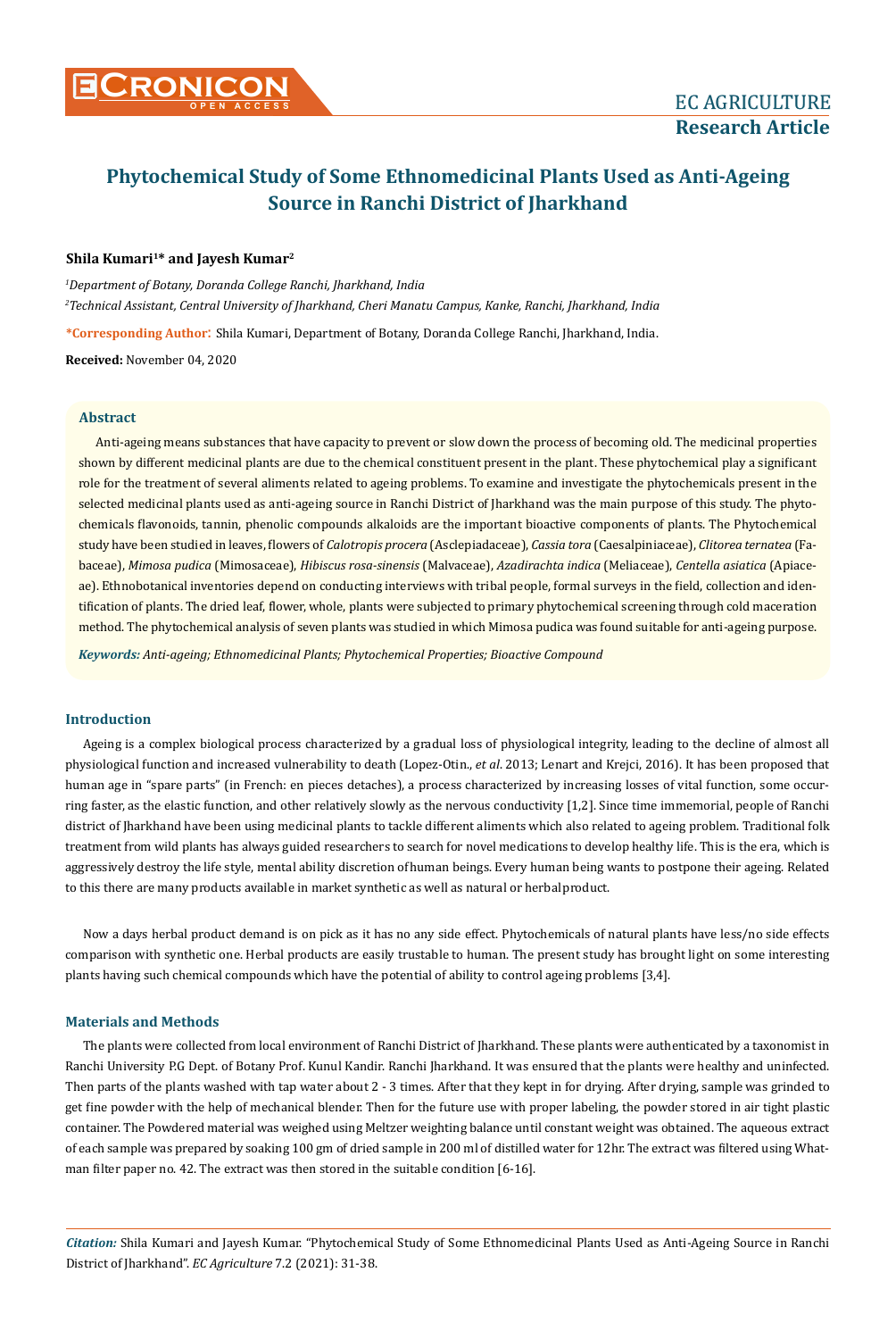#### **Extraction procedure used**

Plants tissue homogenization in solvent has been widely used by researchers dried or wet, fresh plants parts are grinded in a blender to fine particle, put in certain quantity of solvent and shaken vigorously for 5 - 10 minutes or left for 24hrs. after which the extract is filtered. The filtrate then may be dried under reduced pressure and dissolved in the solvent to determine the concentration.

#### **Phytochemical screening**

Various chemical tests were carried out on the aqueous extract and on the powdered specimens using standard procedure to identity and detect the chemical constituent present in them.

#### **Extraction through cold maceration**

#### **Chemical group tests**

Various chemical tests have been done to trace the chemicals present in them. The extracts obtained were subjected to qualitative line for the identification and detection of constituents present in them.

#### **Test of alkaloids**

Small quantity of solvent free alcoholic extracts were stirred separately with a few drops of dilute hydrochloric acid and filtered. The filtrate was carefully tested with various alkaloidal reagents for example Mayer's reagent, Dragendroff's reagent and Hager's reagent.

Following reactions show the presence of alkaloids: Extract + Dil. HCl + Mayer's reagent  $\rightarrow$  Yellowish buff. precipitate. Extract+ dil. HCI + Hager's reagent → Yellow buff. precipitate.

## **Test of amino acid**

The small quantity of alcoholic extract dissolved in few milliliter of water with Ninhydrin gives pink color which indicates the presence of Amino Acid:

Extract + Ninhydrin  $\rightarrow$  Pink ppt. formed.

#### **Test of flavonoids**

Extract and sulphuric Acid (10%) heated in a water bath and then cooled, diethyl ether and chloroform is added to it and then divided into three parts in three test tubes. 1 ml of dilute sodium carbonate or 1 ml of dilute ammonia is added, yellow color confirms the presence of flavonoids.

#### **Test of reducing sugar**

Extract and Benedict's reagent heated together brick red precipitate confirms the presence of reducing sugar: Extract + Benedict's reagent  $\rightarrow$  Brick red precipitate.

Fehling solution A and Fehling solution B mixed in equal quantity then boiled in water bath then equal volume of extracts added to it, purple color shows the presence of reducing sugar:

Fehling solution  $A$  + Fehling solution B (boiled) + Equal volume of extract  $\rightarrow$  Purple color appears.

*Citation:* Shila Kumari and Jayesh Kumar. "Phytochemical Study of Some Ethnomedicinal Plants Used as Anti-Ageing Source in Ranchi District of Jharkhand". *EC Agriculture* 7.2 (2021): 31-38.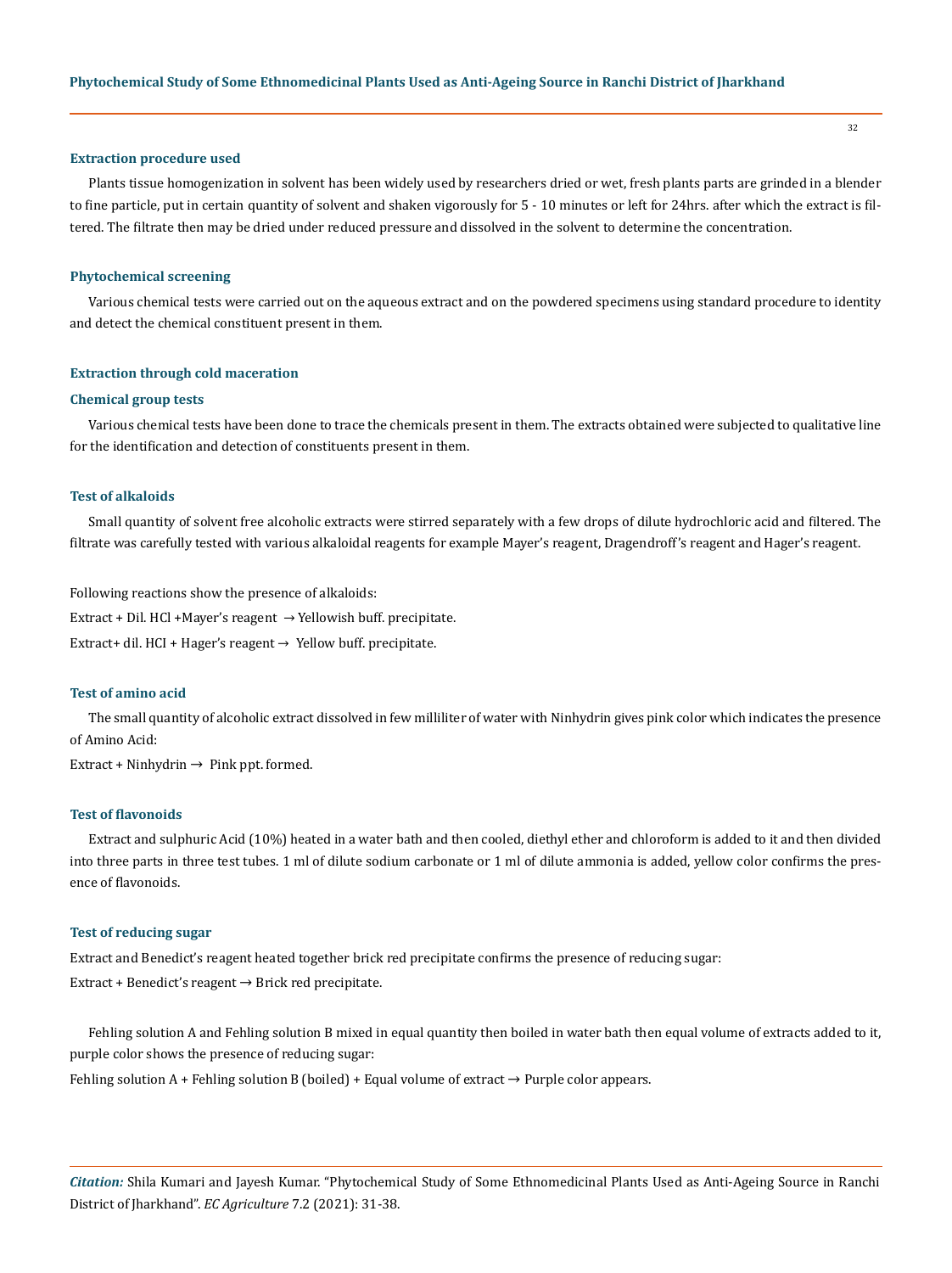#### **Test of tannin**

Alcoholic Extract is tested with 10% aqueous potassium dichromate. Yellow precipitate confirms the presence of tannin: Extract + 10% aq. $K_2$ Cr<sub>2</sub>O<sub>7</sub>  $\rightarrow$  Yellow brown ppt.

#### **Test of resins**

- • A few ml of extract is added to 5 ml of distilled water. Appearance of turbidity shows the presence of resin.
- • 3 ml extract is added to a few ml, of acetone and 3 ml of dilute HCI then heated on a water bath for 30 minutes Pink color indicates the appearance of resins.

3 ml Extract + Acetone +3 ml dil HCI (heated) → Pink color

Small quantity of alcoholic extract is added to a few drop of Ferric Chloride solution, appearance of green color shows the present of resin.

Extract of few drops of Ferric Chloride  $\rightarrow$  Green color appears.

# **Test of saponin**

3 ml of extract mixed with 10 ml of distilled water and shaken in a graduated cylinder for 15 min. 1 cm thick layer of foam indicates the presence of Saponin, Wallis (1955).

Extract + Distilled Water (Shaken)  $\rightarrow$  Stable foam.

## **Detection of steroids**

Few ml. of extract is added to 1 drop of chloroform, acetic anhydride and conc. sulphuric acid. Reddish violet color indicates the presence of steroids.

Extract+ Chloroform + Acetic anhydride + conc.H $_2$ SO $_4$   $\rightarrow$  Reddish violet color

Few ml. of extract added to one drop of each of conc. Sulphuric acid and Chloroform. Appearance of reddish blue color shows presence of steroid.

 $\text{Extract} + \text{Conc}\,.\text{H}_{2}\text{SO}_{4} + \text{Chloroform} \rightarrow \text{Reddish blue color}$ 

# **Chemicals and reagents**

Reagents and chemicals during phytochemical study were as follows.

# **Benedict's reagent**

86.5 gms sodium citrate and 50 gms of sodium carbonate is dissolved in 300 ml distilled water. 8.65 gms of copper dissolved in 50 ml of distilled water. Both the solutions are and diluted in 500 ml of distilled water.

#### **Fehling's reagent**

Equal volume of Fehling's solution A and B. Solution A - 35 gms. copper sulphate (CuSO, SH,0) dissolved in 500 ml distilled water.

*Citation:* Shila Kumari and Jayesh Kumar. "Phytochemical Study of Some Ethnomedicinal Plants Used as Anti-Ageing Source in Ranchi District of Jharkhand". *EC Agriculture* 7.2 (2021): 31-38.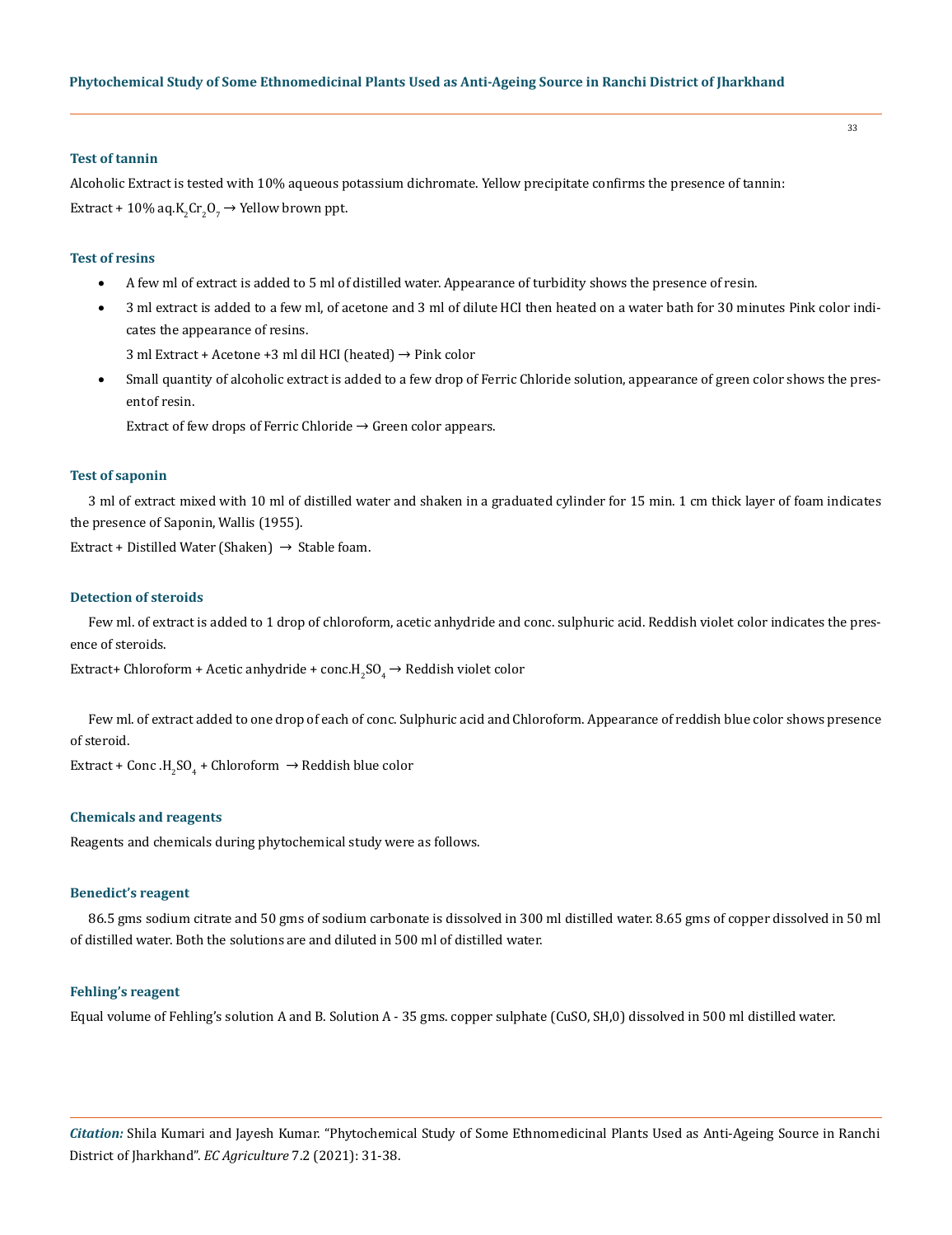34

Fehling's solution B - 50 gms. sodium Hydroxide (NaOH) and 173 gms sodium potassium tartrate dissolved in 500ml distilled water.

# **Dragendorff's reagent**

It is a solution of potassium lodide and Bismuth nitrate. Bismuth Nitrate [Bi(NO<sub>3</sub>)<sub>3</sub>.5H<sub>2</sub>0 1 - 8 gms of Bismuth nitrate is dissolved in 2 ml liquid ammonia (NH $_{\rm 3}$ ).

## **Potassium iodide**

27.2 gms is dissolved in 50 ml distilled water.

# **Wagner's reagent**

A solution of Iodine and potassium iodide in distilled water. Iodide - 1.27 gms, Potassium iodide - 2 gms, Distilled water - 100 ml. 1.27 gms of iodine and 25 gms potassium iodide is dissolved in 100 ml of distilled water.

#### **Mayer's reagent**

It is a solution of potassium mercuric iodide. It gives a pale yellow precipitate except with the alkaloids of purine groups and few other. Mercuric Chloride (HgC1 $_{\rm 2}$ ) - 1.36 gms. of HgCl $_{\rm 2}$ dissolved in 60 ml of distilled water. Potassium lodide (KI)- 5 gms of KI is dissolved in 20 ml of distilled water. Water  $\rm(H_{2}$ 0) - 30 ml  $\rm H_{2}$ 0 is dissolved in the above mixture.

## **Hager's reagent**

A saturated solution of picric acid with cold water.

## **Ferric chloride solution**

A 5% w/c solution of ferric chloride in water.

#### **Dilute sulphuric acid**

Conc. H<sub>2</sub>SO<sub>4</sub> 1.8 ml and 100 ml water. This dilute solution of H<sub>2</sub>SO<sub>4</sub> gives strength of 200.

# **Chloral hydrate**

80 gm of chloral hydrate is dissolved in 20 ml of water with continuous heating and stirring.

# **Phloroglucinol solution**

0.1 gm of phloroglucin is dissolved in 10ml. of 96% alcohol.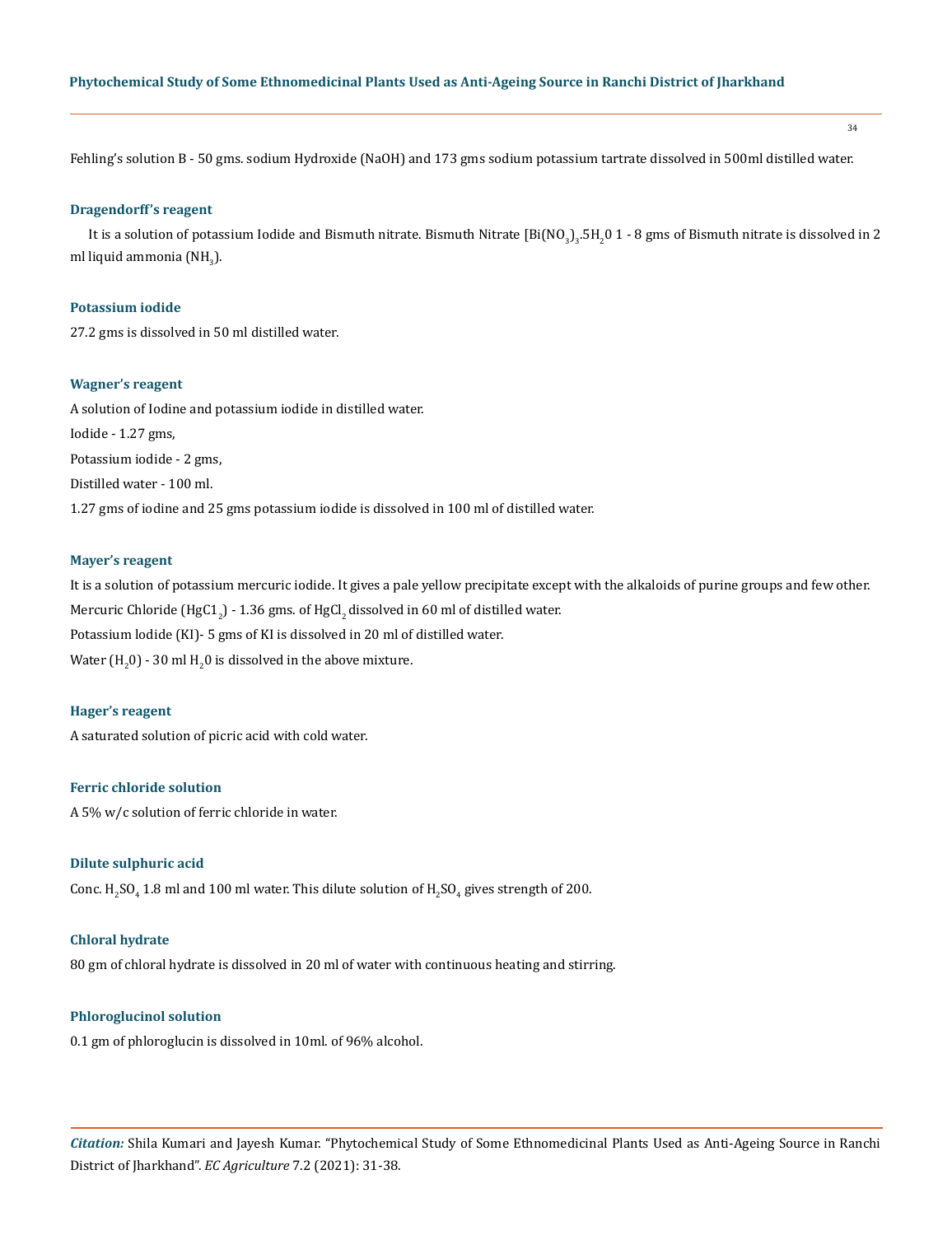## **Result and Discussion**

The present investigation is based on the search of phytochemicals present in seven plants viz. *Lawsonia inermis* Linn., *Clitorea ternatea* Linn., *Azadirachta indica* A. Juss., *Hibiscus rosa-sinensis* Linn., *Cassia zora* Linn, *Mimosa pudica* Linn., *Centella asiatica* Linn. For the search of their chemical constituents a thorough study has been done during the research period. The work was done in following the steps as Collection of the plants, detail morphological studies, physical evaluation of dried and powdered plant parts, extraction and chemical tests of the extracts.

The present investigation is also based on the phytochemical screening the of some plants used as anti-ageing source. Modern researches on the indigenous medicinal plants have revealed the presence of active principle. The first plant taken for the phytochemical research is *Lawsonia inermis* Linn. commonly known as Henna. Ethanol extract of plant confirm presence of chemical alkaloid, amino acid, saponins, reducing sugar, steroid, flavonoid and tannin. Various chemical constituents are found in the leaves, stem and flower. The essential oil of leaves contain alkaloid, vasicine, vaccine and maintain are highly effective. The leaves also contain flavonoid which enhancing the healing property.

The second plant taken for the phytochemical research is *Clitorea ternatea* Linn. commonly known as Aparajita. It is a sacred tree, referred to as treasure of the goods, phyto-chemical studies have been reported from the last few years. The results of the qualitative phytochemical study revealed that the methanol extracts of leaf of *Clitorea ternatea* Linn. showed the presence of alkaloid, flavonoid, steroid, tannin, resin terpenoid. The methanolic extract of *Clitorea ternatea* Linn. showed antimicrobial activity against gram positive bacteria. In the chemical test of methanol extract shows that it contains amino acid, saponin, tannin, reducing sugar. The various chemical constituents reported in the leaves, stem, flower etc.

The third plant taken for the research is *Azadirachta indica* A. Juss. In the chemical test of methanol extract showed that it contains alkaloids, steroid, tannins, amino acid and saponins. The plant contains steroid, ascorbic acid, carotene, calcium and anabolic steroid etc.

The fourth plant taken for research is *Hibiscus rosa-sinensis* Linn. It has a long history of medicinal use. The plant contains essential oil, alkaloid, starch grain, saponins, flavonoids, terpenes and steroids etc. In the chemical test of plant ethanol extract showed alkaloid, steroid, saponin, flavonoid and amino acid.

The fifth plant which is taken for the research *Cassia tora* Linn. In India the local people have the rich traditional medicinal knowledge about chakwad. The plant contains alkaloids, flavonoids, phenols, steroid, terpenoid, saponins, tannins and galactosides. In the chemical test of the plant ethanol extract showed that it contains alkaloid, steroid, flavonoid, tannin, reducing sugar and amino acid. The leaves contain tannic acid, mannitol, resin, carotene and steroids are highly effective against tumor on skin. Leaves also contain chrysophanic acid glucoside, cantharidin alkaloids quinalinolids effective against tumor.

The sixth plant taken for the research is *Mimosa pudica* Linn. The plant contains fatty acid, protein and steroid etc. It shows presence of alkaloid, reducing sugar, flavonoid, tannin, resin and saponin.

The seventh plant taken for the research is *Centella asiatica* Linn. The chemical test of *Centella asiatica* in methanol extract shows presence of alkaloid, amino acid, steroid, flavonoid, saponin, tannin and reducing sugar. It also contain chemicals as diterpene, tinosporic acid, polysaccharides, glycosides, protein, calcium and phenol which help in improving memory.

All parts of the plant from root to fruit possess secondary metabolites which are very effective in treatment of ageing related problem. Leaves contain flavonoids which fight against arthritis. After the field work in laboratory taxonomical study and phytochemical study were carried out.

*Citation:* Shila Kumari and Jayesh Kumar. "Phytochemical Study of Some Ethnomedicinal Plants Used as Anti-Ageing Source in Ranchi District of Jharkhand". *EC Agriculture* 7.2 (2021): 31-38.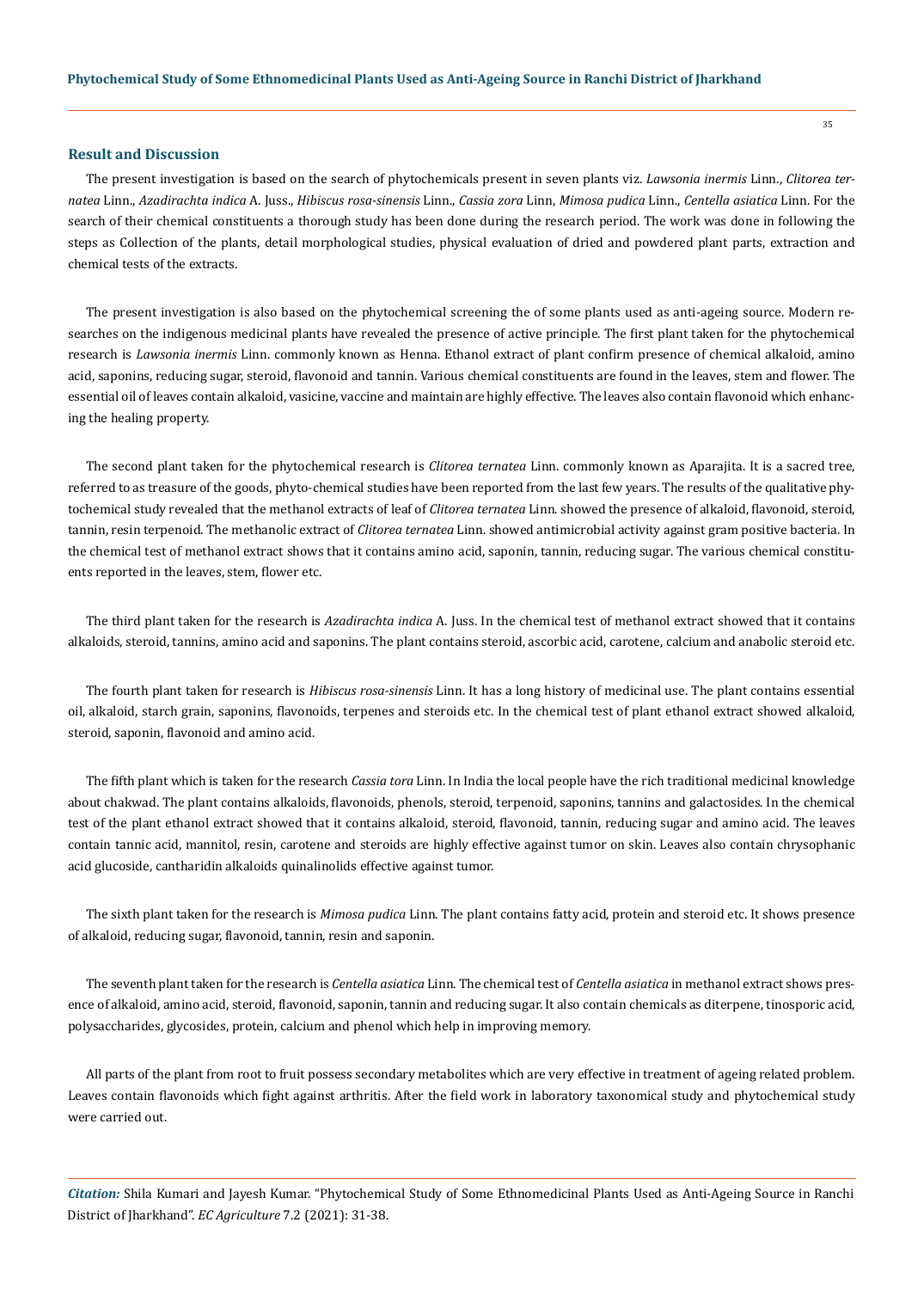

*Figure*

| <b>Plant's Name</b>          | <b>Alkaloid</b> | <b>Reducing Sugar</b> | <b>Steroid</b> | <b>Tannin</b> | <b>Amino Acid</b> | <b>Resin</b> | <b>Flavonoid</b> | <b>Saponin</b> |
|------------------------------|-----------------|-----------------------|----------------|---------------|-------------------|--------------|------------------|----------------|
| Lawsonia inermis Linn.       |                 |                       |                |               |                   |              |                  |                |
| Clitorea ternatea Linn.      |                 |                       |                |               |                   |              |                  |                |
| Azadirachta indica A. Juss.  |                 |                       |                |               |                   |              |                  |                |
| Hibiscus rosa-sinensis Linn. |                 |                       |                |               |                   |              |                  |                |
| Cassia tora Linn.            |                 |                       |                |               |                   |              |                  |                |
| Mimosa pudica Linn.          |                 |                       |                |               |                   |              |                  |                |
| Centella asiatica Linn.      |                 |                       |                |               |                   |              |                  |                |

*Table: Chemical group test of some plants.*

*Present: +; Absent: -.*

*Citation:* Shila Kumari and Jayesh Kumar. "Phytochemical Study of Some Ethnomedicinal Plants Used as Anti-Ageing Source in Ranchi District of Jharkhand". *EC Agriculture* 7.2 (2021): 31-38.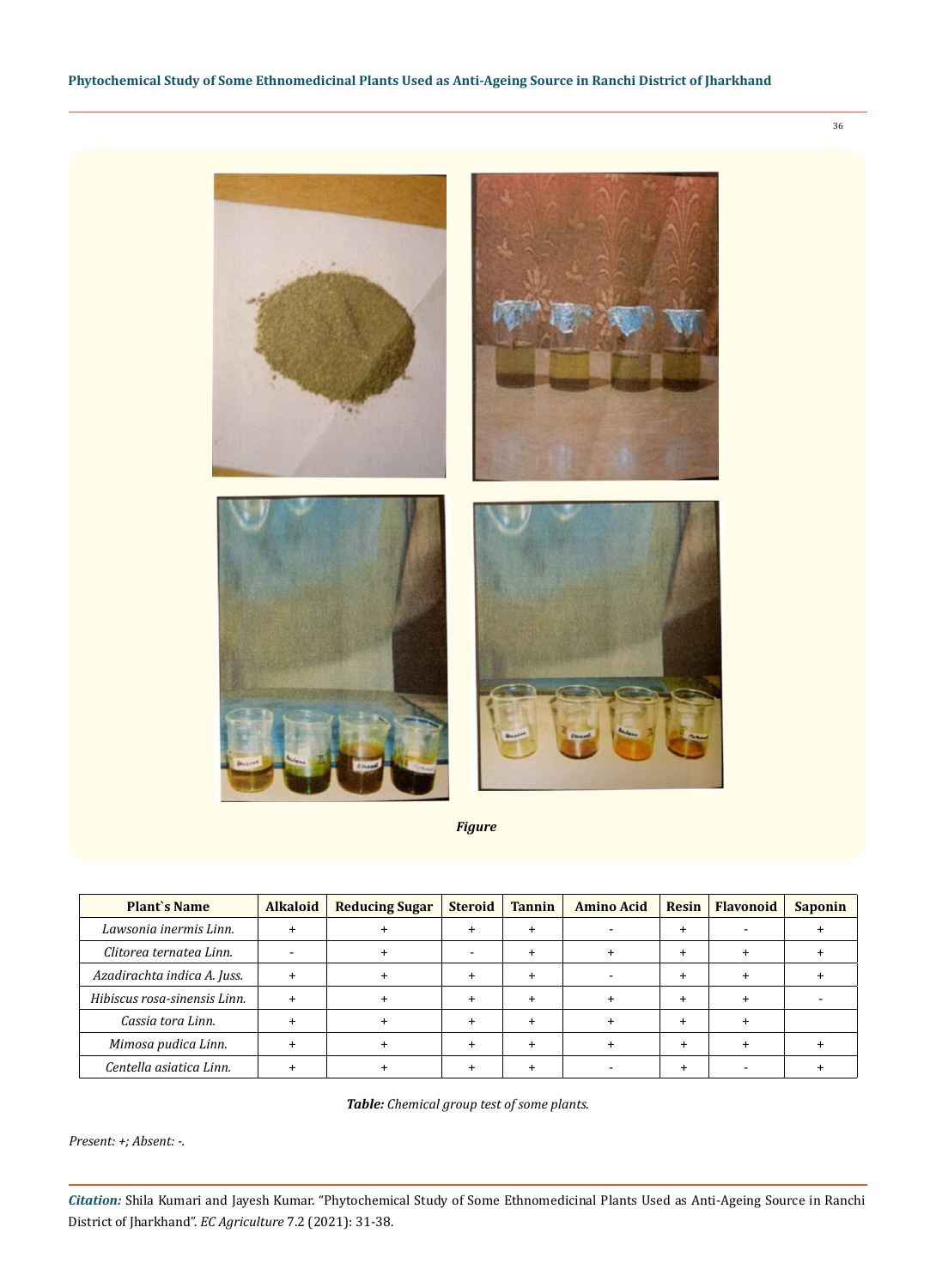#### **Conclusion**

For extraction of chemical constituents method of cold maceration was adopted. The preliminary phytochemical screening shows the presence of different types of chemical constituents. These plants contain a number of secondary metabolites or the phytochemicals viz. alkaloid, reducing sugar, steroid, tannin, amino acid, resin, flavonoid, saponin etc.

Alkaloid, Resin, Tannin steroid are present in all seven plants - *Azadirachta indica* A. Juss., *Hibiscus rosa-sinensis* Linn., *Cassia tora* Linn. *Lawsonia inermis* Linn., *Mmosa pudica* Linn., *Centella asiatica* Linn., *Clitorea ternatea* Linn. Amino Acid is absent in *Lawsonia inermis* Linn., *Centella asiatica* Linn., *Azadirachta indica* A. Juss. Flavonoid is absent in *Lawsonia inermis* Linn., and *Centella asiatica* Linn.

Steroid is absent in *Clitorea ternatea* Linn., Saponin is absent in *Cassia tora* Linn., and *Hibiscus rosa-sinensis* Linn. Alkaloid is absent in *Clitorea ternatea* Linn. In *Mimosa pudica* Linn. alkaloid, reducing' sugar, steroid, tannin, amino acid, resin, flavonoid and saponin are present. On the basis of present investigation, it is concluded that these plants are of great medicinal value and they can cure various diseases due to phytochemicals present among them. The present investigation attempts to attract the attention of researchers and common people towards the medicinal use of plants. It is an attempt for collection, identification, taxonomical studies and chemical analysis of specific chemical constituents present in these plants. The main aim of this investigation is to motivate the people for the effective herbal cure of various diseases without any risk and side effects. These plants contain a number of secondary metabolites. The investigation was based only on qualitative analysis of the chemicals present. Further investigation is required on quantitative analysis of chemicals.

This would be a guideline to the researchers for further investigation.

The present work is an attempt to attract the attention of researcher and on people towards the medicinal use of plants which are used as anti- ageing source. Traditional medicines remained as the most affordable and easily accessible source of treatment in the primary health care system among the people. All over the world the ethnic people have protected the flora and fauna with which they have emotional and symbolic relationship.

# **Acknowledgement**

The authors are thankful and also express their sincere gratitude to Prof (Dr.) Kunul Kandir. University Department of Botany, Ranchi University, Ranchi for providing and accessing facility in the department.

## **Bibliography**

- 1. Achterberg J. "Imagery in Healing Shamanism and modern medicine". Shamabhala Publications, Boulder, COlo, USA (2013).
- 2. [Philip AI Jones and AO. "Phytochemical and antimicrobial screening of three Nigerian medicinal plants used to treat infectious dis](https://www.researchgate.net/publication/272340214_Phytochemical_and_antimicrobial_screening_of_three_Nigerian_medicinal_plants_used_to_treat_infectious_diseases_traditionally)eases traditionally". *[Journal of Pharmacy and Bioresources](https://www.researchgate.net/publication/272340214_Phytochemical_and_antimicrobial_screening_of_three_Nigerian_medicinal_plants_used_to_treat_infectious_diseases_traditionally)* 2.2 (2005): L116-119.
- 3. Sofowara A. "Medicinal plants and traditional medicine in African spectrum". Books Ltd, Ibadan, Nigeria University of Berin Press, Nigeria (1993): 276.
- 4. [Harborne JB. "Phytochemical Methods, A guide to modern techniques of plants analysis, chapman and Hall, Londn \(1973\): 279.](https://www.springer.com/gp/book/9780412572609)
- 5. Trease Gee Evans WC. "Pharmacognsy". 11<sup>th</sup> [edition. Brail liar Tiridel can. Macmillan publishers \(1989\): 687-689.](https://en.wikipedia.org/wiki/Pharmacognosy)

*Citation:* Shila Kumari and Jayesh Kumar. "Phytochemical Study of Some Ethnomedicinal Plants Used as Anti-Ageing Source in Ranchi District of Jharkhand". *EC Agriculture* 7.2 (2021): 31-38.